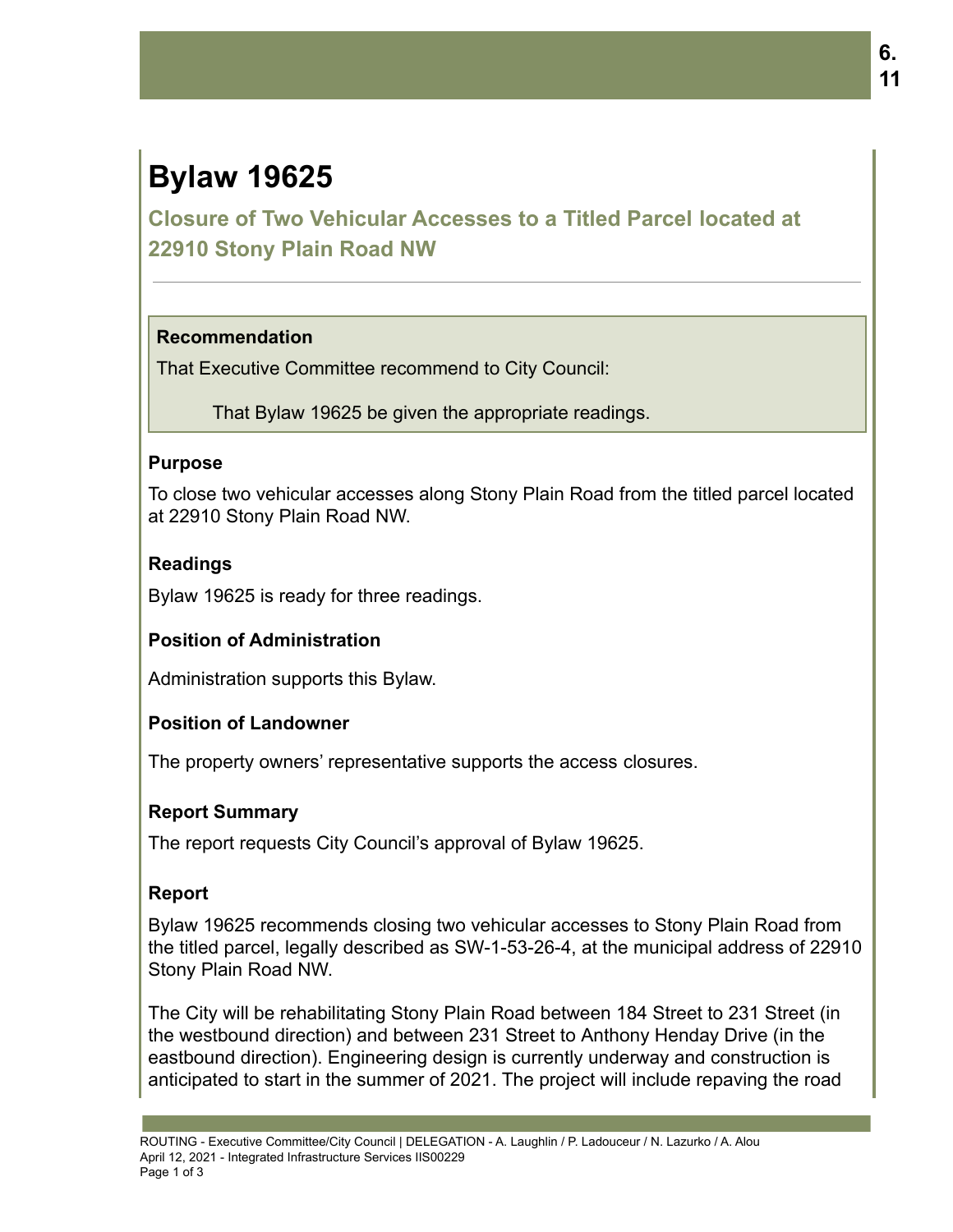#### **Bylaw 19625 - Closure of Two Vehicular Accesses to a Titled Parcel located at 22910 Stony Plain Road NW**

and intersection improvements, curb and gutter replacement, ditch regrading, guardrail modifications, and streetlight replacement.

To improve safety and traffic operation along the corridor, Administration is proposing to close two subject accesses on Stony Plain Road (Attachment 1). Direct property access onto a Freeway/Expressway such as Stony Plain Road, with a posted speed of 100 km/hour without acceleration and deceleration lanes presents an increased level of safety risk to the public. These two access locations also conflict with the service road merge lane east of 231 Street and the 231 Street right-turn deceleration lane. The lot has access to 231 Street, which this project will not impact. The City will fully cover the access removal costs as part of the Stony Plain Road Rehabilitation project.

This proposed access closure will improve safety for the travelling public, aligns with the City's Access Management Guidelines, and is in accordance with several policies and objectives outlined in the City Plan to develop the City in a sustainable way by providing a more integrated and accessible transportation system.

|  |  | <b>Corporate Outcomes and Performance Management</b> |  |
|--|--|------------------------------------------------------|--|
|--|--|------------------------------------------------------|--|

| Corporate Outcome(s): Goods and Services move efficiently                                |                                                                                                                                                                                   |                                                   |                                                      |  |  |  |
|------------------------------------------------------------------------------------------|-----------------------------------------------------------------------------------------------------------------------------------------------------------------------------------|---------------------------------------------------|------------------------------------------------------|--|--|--|
| Outcome(s)                                                                               | Measure(s)                                                                                                                                                                        | Result(s)                                         | Target(s)                                            |  |  |  |
| Goods and services move<br>efficiently                                                   | Travel time and reliability of<br>goods and services movement<br>(time in minutes and seconds to<br>drive 10-km route)                                                            | 10:09 - 50% of time<br>13:35 - 85% of time (2017) | 12:30 - 50% of time<br>16:00 - 85% of time<br>(2018) |  |  |  |
| Corporate Outcome(s): The City of Edmonton has sustainable and accessible infrastructure |                                                                                                                                                                                   |                                                   |                                                      |  |  |  |
| Outcome(s)                                                                               | Measure(s)                                                                                                                                                                        | Result(s)                                         | Target(s)                                            |  |  |  |
| The City of Edmonton has<br>sustainable and accessible<br>infrastructure                 | Edmontonians' assessment:<br>Access to infrastructure,<br>amenities and services that<br>improve quality of life (percent of<br>survey respondents who agree /<br>strongly agree) | 68% (2017)                                        | 70% (2018)                                           |  |  |  |

#### **Risk Assessment**

| <b>Risk</b><br><b>Element</b>                   | <b>Risk</b><br><b>Description</b>                            | Likelihood   | Impact  | <b>Risk Score</b><br>(with current<br>mitigations) | Current<br><b>Mitigations</b>                                     | <b>Potential</b><br><b>Future</b><br><b>Mitigations</b>                         |
|-------------------------------------------------|--------------------------------------------------------------|--------------|---------|----------------------------------------------------|-------------------------------------------------------------------|---------------------------------------------------------------------------------|
| Public<br>Liability-<br>closure not<br>approved | Potential safety<br>hazard within<br>road<br>right-of-way if | 2 - Unlikely | - Minor | $2 - Low$                                          | Current design<br>identifies removal<br>of access,<br>eliminating | If accesses are not<br>closed now, they<br>would be reviewed<br>or removed with |